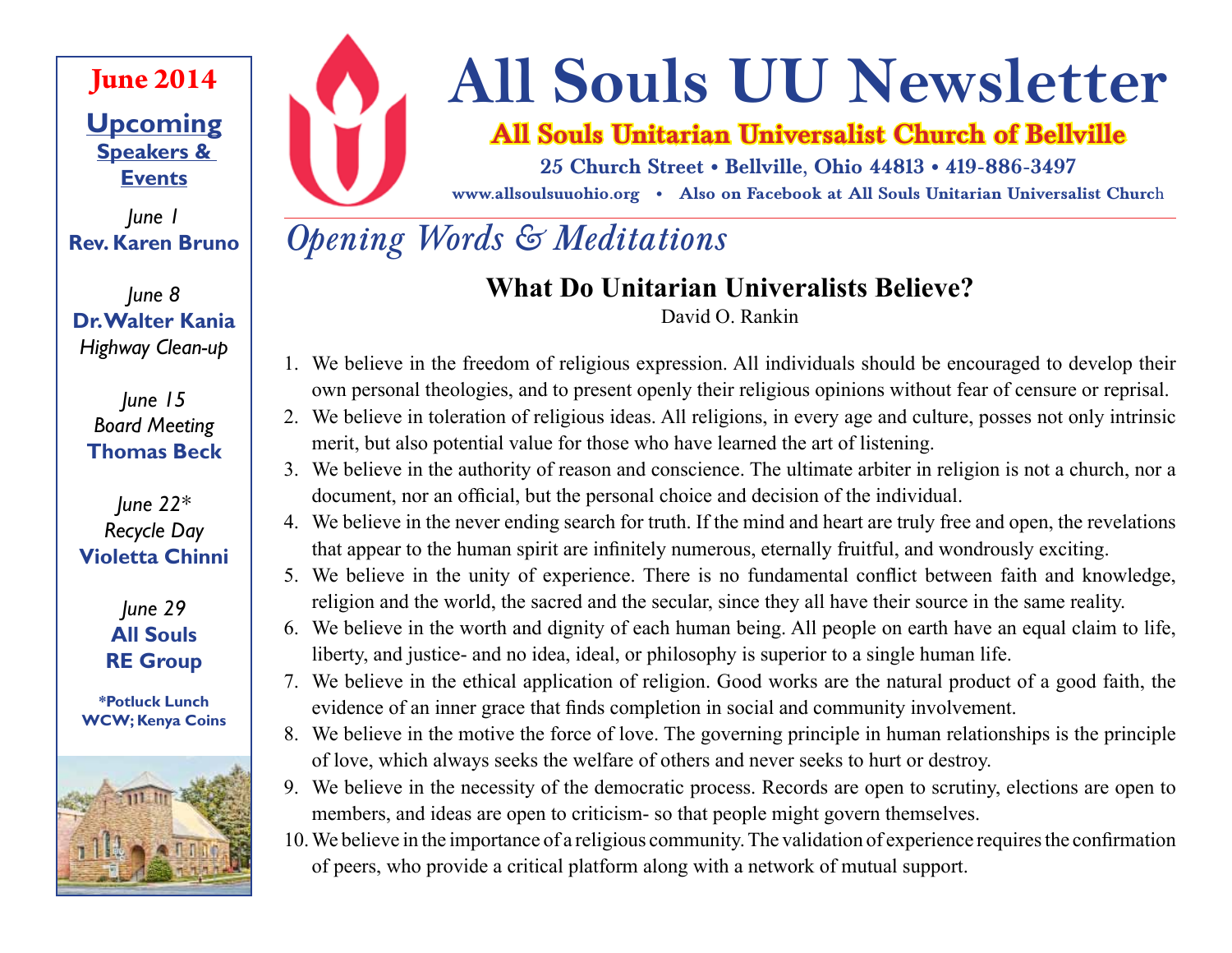#### *June Calendar* **EVERYONE IS INVITED TO ALL ACTIVITIES ALL ACTIVITIES ARE AT THE CHURCH UNLESS OTHERWISE NOTED**

#### **8 Sunday 10:30 am Speaker: Dr. Walter Kania** Topic: "The Power is Within You!"

Although we look outside of ourselves for answers, they always lie within. The one and only thing that heals every problem lies within. It is the power to love ourselves! Take a close look at the tapes that are playing in your mind.

 **Bio:** Dr. Walter Kania is a licensed Clinical and Consulting Psychologist. He holds a Ph.D. from Michigan State University. He has maintained an active Clinical and Consulting practice. He also holds a Master of Divinity degree from Texas Christian University. He is ordained in the Congregational Church (United Church of Christ), and The Christian Church (Disciples of Christ). He has served on the faculties of Texas Christian University, Bethany College, The Ohio State University, and The Renaissance Academy of Florida Gulf Coast University. He is the author of four books, "Healthy Religion," "A Believable Bible," and "A Credible Christianity." His newest book "Psychology and The New Paradigm for Religion, Spirituality Without Sin and Salvation" is scheduled to be available in 2013. He conducts seminars and is a frequent speaker in the fields of Psychology and Religion in Christian and Unitarian Churches.

 *Highway clean-up immediately following coffee and fellowship for those who signed up*

9 Monday 6:30 pm Living Lotus Sangha (see Jackie Moore)

**15 Sunday** 9 am All Souls Board Meeting (all are invited; all newly elected Board members should attend)

 **10:30 am Speaker: Thomas Beck** Topic: "Why Should I Have Less?"

The first concept in our Seven Principles states: "We ... covenant to affirm and promote the inherent worth and dignity of every person." Our nation is facing a serious challenge as social and economic inequality increases. During this message, we'll examine the meaning of the phrase "inherent worth and dignity of every person."

Bio: Tom Beck is a member of the Unitarian Universalist Church of Akron. He and his partner Brian live on a 30-acre farm in Eastern Ohio. Tom is retired from the University of Akron after 35 years of service. Tom has three adult married sons and six grandchildren.

*Father's Day Cookout after the service! Bring your own meat to grill out and something to share (salad, dessert, chips and salsa).*

**22\* Sunday** All Souls Recycle Day (bring your recycles to the Mid-Ohio Supply truck in the parking lot)

 **10:30 am Speaker: Violeta Chinni** Topic: 'Art & Spirituality: Using Art to Overcome Life Hurdles'

The artist and owner of Niàbos Art Gallery, Violeta Chinni, explores the ways to acknowledge our daily struggles while deliberately seeking pieces of art around us to help us cope with life challenges and find the strength to move on. Learn how art can be viewed as a grand gift of our Creator, a fuel for the soul and a way to renew our faith and restore our spiritual connections.

Bio: Violeta Chinni is originally from Bosnia and Herzegovina, former Yugoslavia, and was introduced to the world of art at a young age. Her father Djordje Blagojevic was a successful artist in her native Bosnia, who focused on oil painting and various works of mosaics. As a teenager, Chinni attended a specialized high school for architecture in Belgrade, Serbia before moving to France where she studied the art of photography in Lens, Pas- De-Calais. In 1998, Chinni earned a Bachelor of Arts degree in Communications and French from Mount Union College. Currently, she is a Marketing Director for Mansfield Memorial Homes in Mansfield. Chinni is also the owner of Niàbos Art, an independent exhibition art gallery in downtown Mansfield. The gallery is open to the public for special events and niche exhibits. For more information, please visit www.niabosartgallery.com

**29 Sunday** 9 am Multigenerational RE*"Muhammad: The Story of a Prophet and Reformer"*

Glenn Myers will be our facilatator for this three week class.

**10:30 am Speaker: All Souls RE Group** Topic: "Articulating Our UU Faith"

 **Bio**: In early spring, about a dozen members attended a class led by Joan Richmond, called "Articulating Our UU Faith." At our last class, we planned a church service to share our experience about how we can now respond to people who have questions about being a UU. We hope that you might also come away with a better idea of what your UU church means to you.

*\*All Souls Whole Church Worship and Kenya Coin Collection. Monthly Potluck Meal to follow the service.*

### *Birthdays for June*

June 5 Jenny Bartsch 14 Corby Smith

- 19 Rev. Karen Bruno 21 Pamela Mozzillo
- 26 Ayesha Fry 29 Joanne Gillum

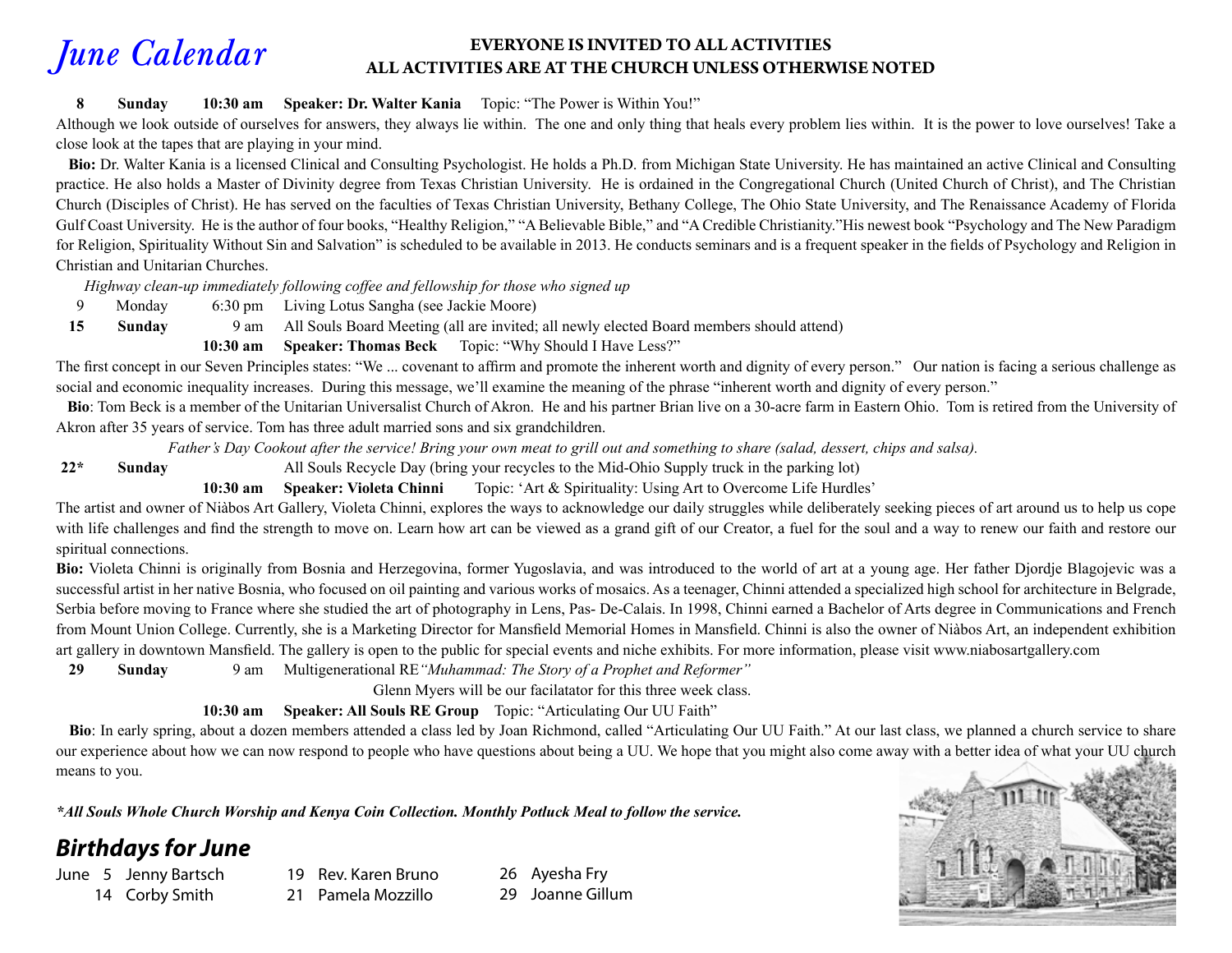### *What is Stewardship?*

We know homes require a lot of upkeep. And families like to participate in a lot of activities. Our church home and family is no different. For this reason, each year, the Stewardship Committee asks for your help. Stewardship is an ethic of responsibility that sustains something of value. We practice stewardship in a variety of ways – taking care of our facilities, supporting the work of our minister, musicians, and volunteers, keeping our commitment to the UUA/district, and practicing social action in our communities. Financial support is one way we practice stewardship, and at All Souls of Bellville, we pledge our financial support as a way of promising to help remain a sustainable community.

It is only through pledge contributions that we keep our doors open, provide fair and just incomes for our minister, secretary, and musicians, maintain our facilities, run our programs, keep our doors open. By promising to make a financial commitment, we can best create a budget that reflects our future and who we want to be.

Every year our members meet in June and pass a balanced budget. This is our opportunity as members to ensure our spending is in line with our values and goals. Our 2012-13 budget was \$31,297, down about \$500 from last year. Given that our official membership as of May 2014 is 44, that means that we need an average of about \$710 per member per year. Now, of course, not everyone has to give at that level. Some already give more, some less, and that's how we end up at that \$31,297 number. But it gives you an idea of the average required to cover our costs.

In addition to normal operating expenses, we are also facing some needs this year, including fixing cracks in the sanctuary plaster, augmenting lighting in the basement/fellowship hall, doing window repair, and erecting a new sign out front. We also love our music, but we want to pay our musicians fair compensation for their work and talent, a part of our budget that we very much want to maintain.

*Is there a right amount for each member to give?* We simply ask that you make your own monetary pledge as generous and realistic as you can.

Your pledge is kept strictly confidential and the Board only knows what our aggregate pledges are in order to create a responsible budget to present to the congregation for approval. Thank You!

#### **2014-15 Pledge Form for church year July 1, 2014 to June 30, 2015**

We pledge to support the church for the coming year, contributing this gift of \$

\_\_\_\_\_ weekly

\_\_\_\_\_ monthly

\_\_\_\_\_ quarterly

\_\_\_\_\_ yearly

We understand that we will not be reminded about our pledge status beyond a quarterly statement. If we need or want to do so, we may contact the pledge manager, Mike Garber, and let him know of any change of plans.

Signature Date

Please return this form by the June 1 annual meeting. You can give it to Mike at church or mail it to him at the church address. *Pledges are confidential.*

 $\_$  , and the set of the set of the set of the set of the set of the set of the set of the set of the set of the set of the set of the set of the set of the set of the set of the set of the set of the set of the set of th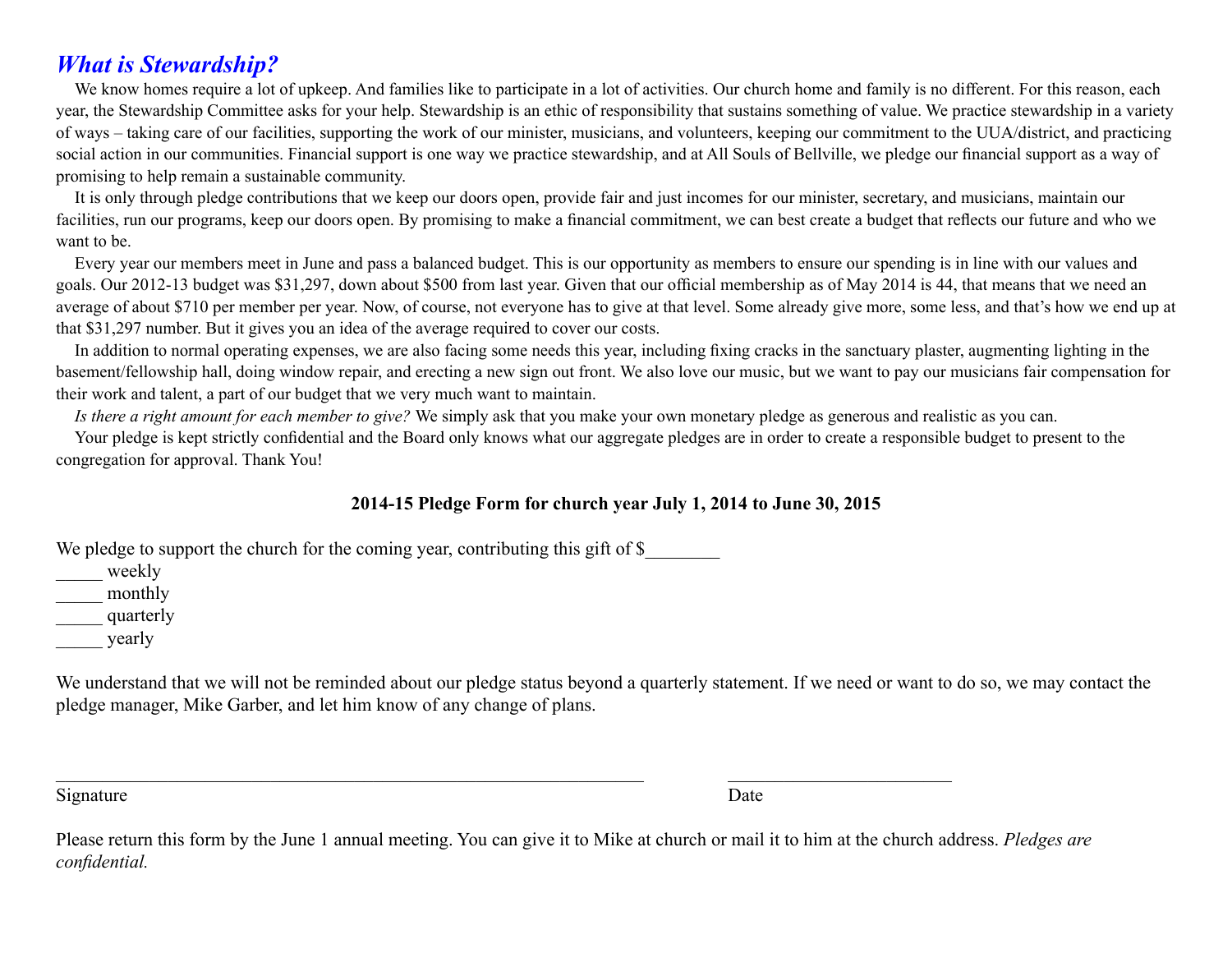#### **NOTES FROM THE PREZ**

Since our last Newsletter, the congregation approved a re-organization of the church by-laws and then voted for a new slate of officers. Here's what your Board will look like starting in July, 2014:

President: Glenn Myers; Vice President: Brian Moore; Board Secretary: Renie Maginniss; Treasurer: Joann Gillum. Trustees will be as follows: Finance: Mike Garber; Building & Maintenance: Chuck Rhodes; Religious Education: Liz Hansen; Fellowship: Bruce Kilgore; Pastoral Care: Judy Shaffer; Social Action: Reed Richmond. Two trustee positions are unfilled: Pulpit & Worship and Advertsing and Growth. We very much need to fill the Pulpit position soon, even though speakers are covered into December.

**Please mark your calendar for the Rummage Sale and Church Lunch and Bake Sale on July 12. This is a big fundraiser for us and will need everyone to help and contribute food and items for the rummage.**

If you have not talked with Shelley (pastoral care secretary) please see her for updates and other information and get her any updates or changes you need to report, including concerns that Rev. Karen Bruno should know about.

Last: This is the final newsletter that Reed Richmond will be doing. The Board will discuss assigning this task to someone else or simply no longer doing one. We'd like your input as well. And if you need to reach the new Board President, Glenn's number is 740-501-5990.

#### **LIVING LOTUS SANGHA**

Based on discussion and feedback, due to recent attendance -- for the Summer only-- Living Lotus Sangha will move back to only having a sitting/ dharma talk only on the 2nd Monday of the month, same time and place as usual.

The 4th monday of the month sittings are canceled through August.

We will be working on options for offering weekly practice options beginning in Fall. Additionally, the Intro to meditation class will continue throughout the summer on the NC State/OSU-Mansifeld campus. Details being worked out - more soon!

Thank you, *Jackie Moore*

#### **FATHER'S DAY COOKOUT**

Following the service on June 15 we will have a Father's Day cookout. There will be a couple of grills fired up outside for hamburgers and hot dogs. Bring your own meat to grill and your favorite beverage. We are asking everyone to bring a side dish to share: this can be chips and dips, salads or desserts.

Honor your Dad by burning some meat just like he used to!

*This is one of those last second, loosely-organized things, so the details may change!*

| <b>April 2014 Financial Report</b>                             |                            |                     | <b>April Pledge Report</b>    |                         |  |
|----------------------------------------------------------------|----------------------------|---------------------|-------------------------------|-------------------------|--|
| Revenue<br>Recycle                                             | April<br>\$65.36           | Pledged<br>\$1,492  | Paid<br>\$2,153               | Difference<br>$+$ \$661 |  |
| Open Plate Offering                                            | 693.00                     |                     | May Pledge Report             |                         |  |
| Pledges                                                        | 2,153.00                   | Pledged             | Paid                          | Difference              |  |
| Mission Offering                                               | 64.00                      | \$1,492             | \$1,867                       | $+$ \$375               |  |
| <b>Special Services Income</b><br>Total                        | 100.00<br>3,075.36         |                     | 2013-2014 Fiscal Year to Date |                         |  |
| Expenses*                                                      | \$2,135.86<br>$+$ \$939.50 | Pledged<br>\$19,814 | Paid<br>\$20,789              | Difference<br>$+$ \$975 |  |
| hrough April, out average weekly expenses are \$481.82 and our |                            | 2014-2015 Pledges   |                               |                         |  |

Through April, out average average weekly revenue is \$494.86. Thanks to all who contribute. Average Attendance in April: 50; Average for the Year: 44.

Church stewardship drive is ongoing. We are collecting pledges for the 2014-2015 fiscal year. Please see Mike Garber for more information.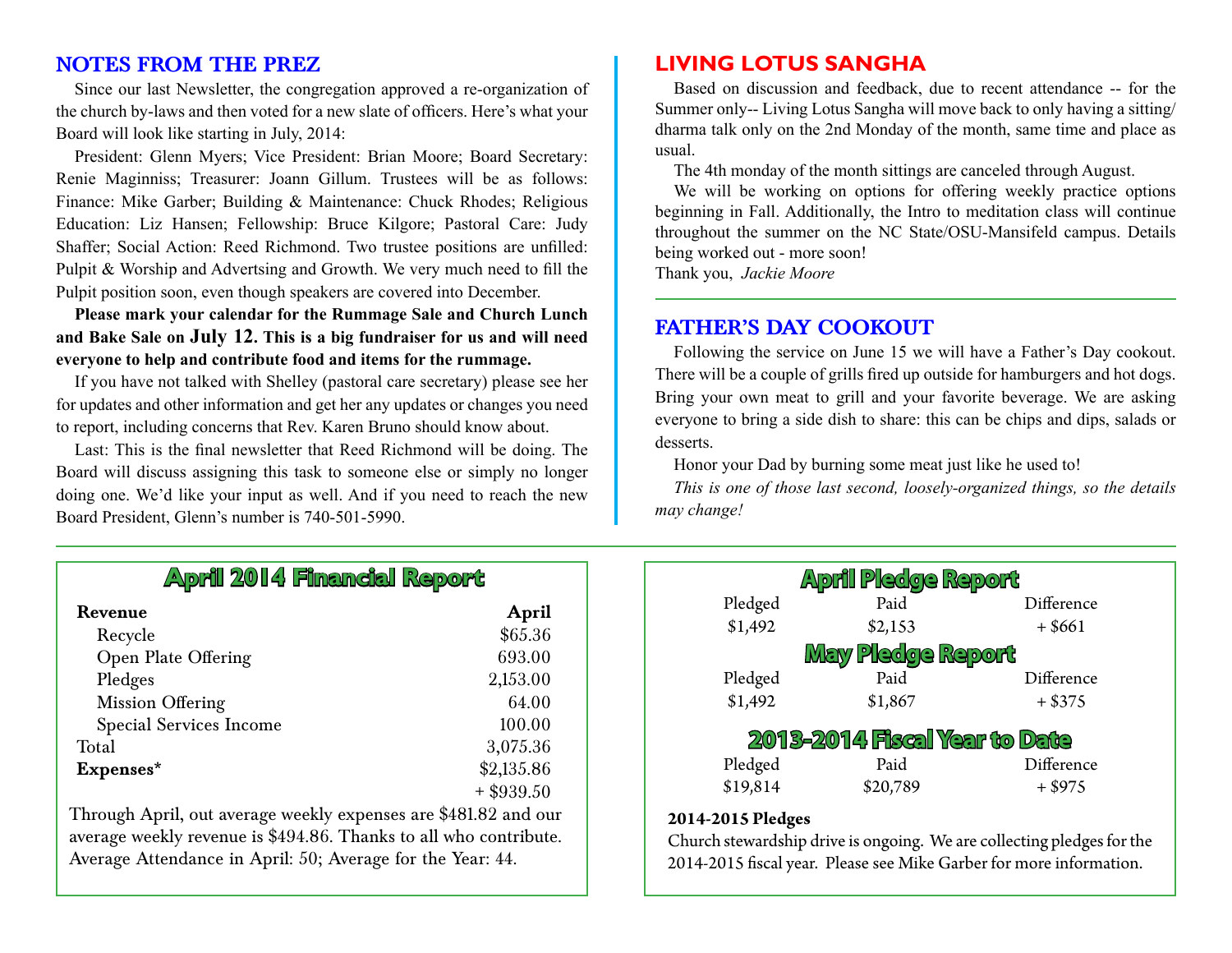#### **Multi-Generational Religious Education**

This Summer, we'll have a multigenerational Religious Education program which will use the book *" Muhammad: The Story of a Prophet and Reformer*" by Sarah Conover. Although the book was written for ages 12 and up, it is suitable as a read aloud for ages 10 and up. For this three session program, we will use the Discussion Guide created by the UUA. Glenn Myers will be facilitating the three sessions starting June 29. We'll have books available for purchase in the next month, if you need to borrow a book due to financial hardship, please talk with Liz. From the UUA website:

"Readers of the book, *Muhammad*, encounter a man very different from the figure often presented in Western popular culture. Conover, co-author of Ayat Jamilah: Beautiful Signs: A Treasury of Islamic Wisdom for Children and Parents, draws from biographies, the Quran, and hadith (Muslim tradition). She relates the story of a radical prophet who challenged the rich and powerful, guided his community of followers through a dangerous time of persecution and exile, formed alliances with people of different beliefs, and preached that one should 'love for humanity what you love for yourself'."

#### **ALL SOULS ADOPT-A-HIGHWAY VOLUNTEER PROGRAM**

**For June 8th** - After Coffee Hour

4 Teams of 4 People = 16 Volunteers needed to cover 4 Sections

2 Baggers & 2 Pickers - 1 team on Trash & 1 team on Recyclables

\* Please Note: Clean Recyclabes only - if it stinks or is nasty throw it in the trash. Recyclables include Steel & Non-Ferrous Metals, Aluminum Cans, 1&2 Plastics Only. NO GLASS.

TEAM A - Hang Traffic Control Sign. Park at the Fire Station Pick up trash South to Liberty Lawn Care or Darr Events sign. Return on the opposite side, and pick up trash North back to the Fire Station.

TEAM B - Park at the 1st White Barn on the east-side Pick up trash North to the Darr Events sign. Return on the opposite side, and pick up trash South back to the 1st White Barn parking.

TEAM C - Park at the 2nd White Barn on the east-side Pick up trash North to the 1st White Barn. Return on the opposite side, and pick up trash South back to the 2nd White Barn parking.

TEAM D - Hang Traffic Control Sign. Park by Pond on the west-side off of Ross Rd., pick up trash North to the White Barn. Return on the opposite side, and pick up trash South back to Ross Rd parking.

#### *Thanks to Brian Moore for organizing this.*